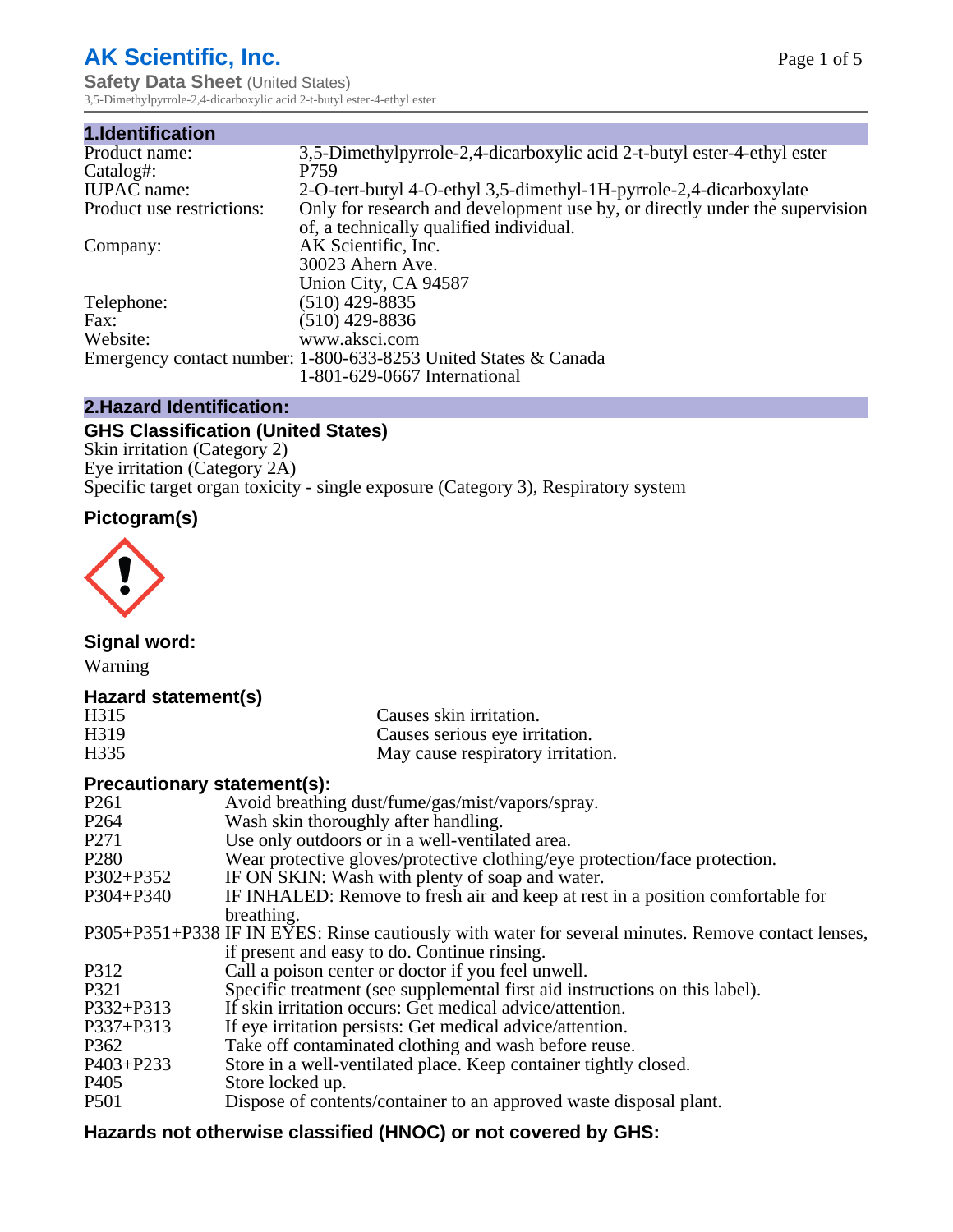#### None

### **3.Composition/Information on Ingredients**

Purity:<br>EC:

Synonyms: Not available. CAS#: 86770-31-2<br>Purity: 98% 98% Not available.

## **4. First Aid Measures**

**General Information:** Immediately remove any clothing contaminated by the product. Move out of dangerous area. Consult a physician and show this safety data sheet.

**Inhalation:** Move person to fresh air. If not breathing, give artificial respiration. If breathing is difficult, give oxygen. Obtain medical aid.

**Skin contact:** Immediately flush skin with running water for at least 15 minutes while removing contaminated clothing and shoes. Wash clothing before reuse. Obtain medical aid immediately. **Eye contact:** Immediately flush open eyes with running water for at least 15 minutes. Obtain medical aid immediately.

**Ingestion:** Do NOT induce vomiting without medical advice. Rinse mouth with water. Never administer anything by mouth to an unconscious person. Obtain medical aid immediately.

**Most important symptoms and effects, both acute and delayed:** No further information available. Please see sections 2 and 11.

**Indication of any immediate medical attention and special treatment needed:** No further information available.

#### **5. Fire Fighting Measures**

**Suitable extinguishing media:** Use water spray, dry chemical, carbon dioxide, or chemical foam. **Specific hazards arising from the chemical:** Carbon oxides, Nitrogen oxides.

**Advice for firefighters:** As in any fire, wear a NIOSH-approved or equivalent, pressure-demand, self-contained breathing apparatus and full protective gear. During a fire, irritating and highly toxic gases may be generated by thermal decomposition or combustion.

#### **6. Accidental Release Measures**

**Personal precautions, protective equipment and emergency procedures:** Wear protective equipment and keep unprotected personnel away. Ensure adequate ventilation. Remove all sources of ignition. Prevent further leak or spill if safe to do so. For personal protective equipment, please refer to section 8.

**Environmental precautions:** Do not let product enter drains, other waterways, or soil.

**Methods and materials for containment and cleaning up:** Prevent further leak or spill if safe to do so. Vacuum, sweep up, or absorb with inert material and place into a suitable disposal container. Consult local regulations for disposal. See section 13 for further disposal information.

#### **7. Handling and Storage**

**Precautions for safe handling:** Avoid contact with skin, eyes, and personal clothing. Wash hands thoroughly after handling. Avoid breathing fumes. Use only with adequate ventilation. Wear suitable protective clothing, gloves, and eye/face protection. Keep away from sources of ignition. Minimize dust generation and accumulation. Keep container tightly closed. Open and handle container with care. Do not eat, drink, or smoke while handling.

**Conditions for safe storage, including any incompatibilities:** Store in a tightly-closed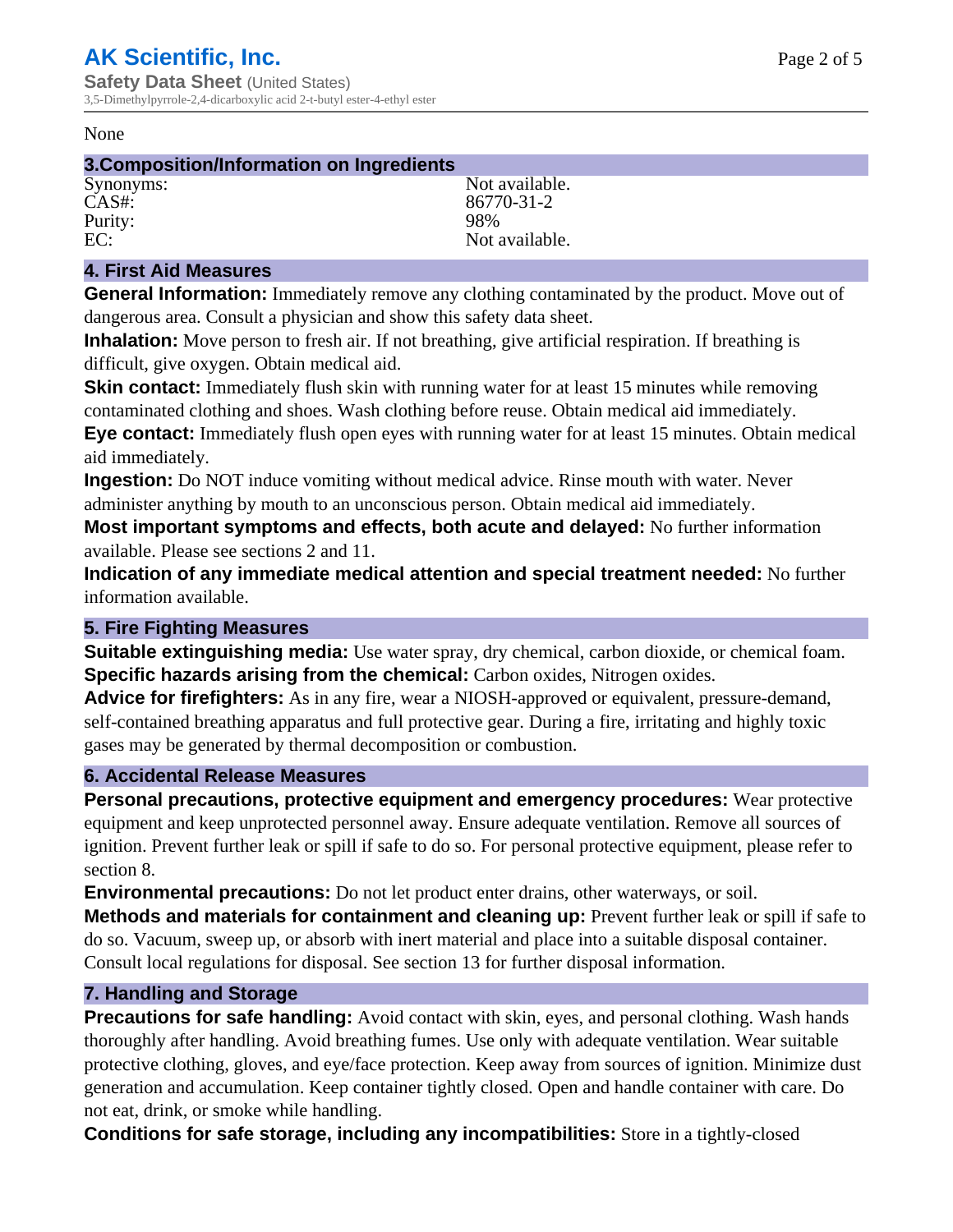container when not in use. Store in a cool, dry, well-ventilated area away from incompatible substances. Keep away from sources of ignition.

#### **8. Exposure Controls/Personal Protection**

#### **Exposure limits:**

| <b>OSHA PEL:</b>  | Not available. |
|-------------------|----------------|
| NIOSH REL:        | Not available. |
| <b>ACGIH TLV:</b> | Not available. |

**Appropriate engineering controls:** Avoid contact with skin, eyes, and clothing. Wash hands before breaks and immediately after handling the product. Facilities storing or utilizing this material should be equipped with an eyewash fountain. Use adequate general and local exhaust ventilation to keep airborne concentrations low.

#### **Personal protection**

| Eyes:        | Based on an evaluation of the eye or face hazards present, wear chemical splash-resistant<br>safety glasses or goggles with side protection. A face shield may be appropriate in some                                                                                      |
|--------------|----------------------------------------------------------------------------------------------------------------------------------------------------------------------------------------------------------------------------------------------------------------------------|
|              | workplaces. Use eyewear tested and approved under appropriate government standards<br>such as OSHA 29 CFR 1910.133 or EU EN166.                                                                                                                                            |
| Hands:       | Wear gloves selected based on an evaluation of the possible hazards to hands and skin,                                                                                                                                                                                     |
|              | the duration of use, the physical conditions of the workplace, and the chemical resistance<br>and physical properties of the glove material.                                                                                                                               |
|              | Skin and body: Protective clothing must be selected based on the hazards present in the workplace, the                                                                                                                                                                     |
|              | physical environment, the duration of exposure, and other factors. No fabric can provide<br>protection against all potential hazards; therefore it is important to select the appropriate                                                                                  |
|              | protective clothing for each specific hazard. At the minimum, wear a laboratory coat and<br>close-toed footwear.                                                                                                                                                           |
| Respiratory: | Respirators are not a substitute for accepted engineering control measures such as<br>enclosure or confinement of the operation, general and local ventilation, and substitution<br>of less toxic materials. When respiratory personal protective equipment is appropriate |
|              | based on an assessment of respiratory hazards in the workplace, use a NIOSH- or                                                                                                                                                                                            |
|              | CEN-certified respirator.                                                                                                                                                                                                                                                  |

| 9. Physical and Chemical Properties |                             |  |  |
|-------------------------------------|-----------------------------|--|--|
| <b>Physical State:</b>              | White or off-white crystals |  |  |
| Molecular Formula:                  | C14H21NO4                   |  |  |
| Molecular Weight:                   | 267.32                      |  |  |
| Odor:                               | Not available.              |  |  |
| pH:                                 | Not available.              |  |  |
| <b>Boiling Point Range:</b>         | Not available.              |  |  |
| Freezing/Melting Point:             | Not available.              |  |  |
| <b>Flash Point:</b>                 | Not available.              |  |  |
| <b>Evaporation Rate:</b>            | Not available.              |  |  |
| Flammability(solid,gas):            | Please see section 2.       |  |  |
| <b>Explosive limits:</b>            | Not available.              |  |  |
| Vapor Pressure:                     | Not available.              |  |  |
| Vapor Density:                      | Not available.              |  |  |
| Solubility:                         | Not available.              |  |  |
| <b>Relative Density:</b>            | Not available.              |  |  |
| Refractive Index:                   | Not available.              |  |  |
| Volatility:                         | Not available.              |  |  |
| <b>Auto-ignition Temperature:</b>   | Not available.              |  |  |
| <b>Decomposition Temperature:</b>   | Not available.              |  |  |
| <b>Partition Coefficient:</b>       | Not available.              |  |  |
|                                     |                             |  |  |

## **10. Stability and Reactivity**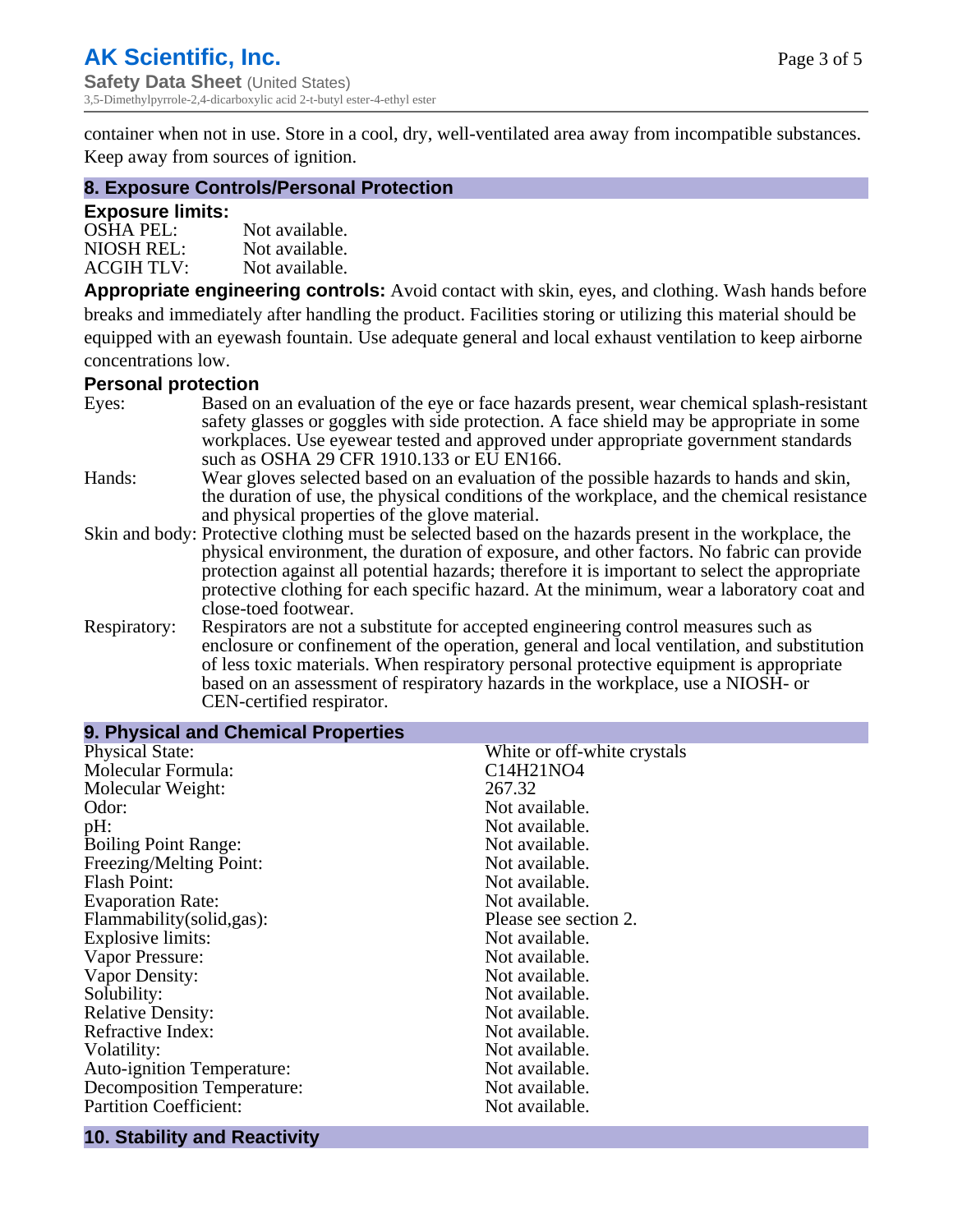| Reactivity:                         | Not available.                                       |
|-------------------------------------|------------------------------------------------------|
| Chemical stability:                 | Stable under recommended temperatures and pressures. |
| Possibility of hazardous reactions: | Not available.                                       |
| Conditions to avoid:                | Dust generation.                                     |
| Incompatible materials:             | Strong oxidizing agents.                             |
| Hazardous decomposition products:   | Carbon oxides, Nitrogen oxides.                      |
|                                     |                                                      |

#### **11. Toxicological Information**

| RTECS#                                         | Not available.                                      |
|------------------------------------------------|-----------------------------------------------------|
| Acute toxicity:                                | Not available.                                      |
| Routes of exposure:                            | Inhalation, eye contact, skin contact, ingestion.   |
| Symptoms related to the physical, chemical and | Skin contact may result in inflammation             |
| toxicological characteristics:                 | characterized by itching, scaling, reddening,       |
|                                                | blistering, pain or dryness. Eye contact may result |
|                                                | in redness, pain or severe eye damage. Inhalation   |
|                                                | may cause irritation of the lungs and respiratory   |
|                                                | system. Overexposure may result in serious illness  |

or death.

#### **Carcinogenicity**

| IARC: | Not classified.                                                                                       |
|-------|-------------------------------------------------------------------------------------------------------|
| NTP:  | Not listed.                                                                                           |
| OSHA: | Not listed.                                                                                           |
|       | Acute toxic effects: Inflammation of the eye is characterized by redness, watering, and itching. Skin |
|       | inflammation is characterized by itching, scaling, reddening, or, occasionally,                       |
|       | blistering.                                                                                           |

| <b>12. Ecological Information</b> |                |
|-----------------------------------|----------------|
| Ecotoxicity:                      | Not available. |
| Persistence and degradability:    | Not available. |
| Bioaccumulative potential:        | Not available. |
| Mobility in soil:                 | Not available. |
| Other adverse effects:            | Not available. |

#### **13. Disposal Considerations**

Disposal of waste: Chemical waste generators must determine whether a discarded chemical is classified as hazardous waste. US EPA guidelines for the classification determination are listed in 40 CFR 261.3. Additionally, waste generators must consult state and local hazardous waste regulations to ensure complete and accurate classification. Observe all federal, state and local regulations when disposing of the substance.

Disposal of packaging: Do not reuse containers. Dispose of as unused product.

| <b>14. Transportation Information</b> |                |
|---------------------------------------|----------------|
| <b>DOT (United States)</b>            |                |
| UN number:                            | Not hazmat     |
| Proper shipping name:                 | Not available. |
| Transport hazard class:               | Not available. |
| Packing group:                        | Not available. |
| <b>IATA</b>                           |                |
| <b>UN Number:</b>                     | Not DG         |
| Proper shipping name:                 | Not available. |
| Transport hazard class:               | Not available. |
| Packing group:                        | Not available. |